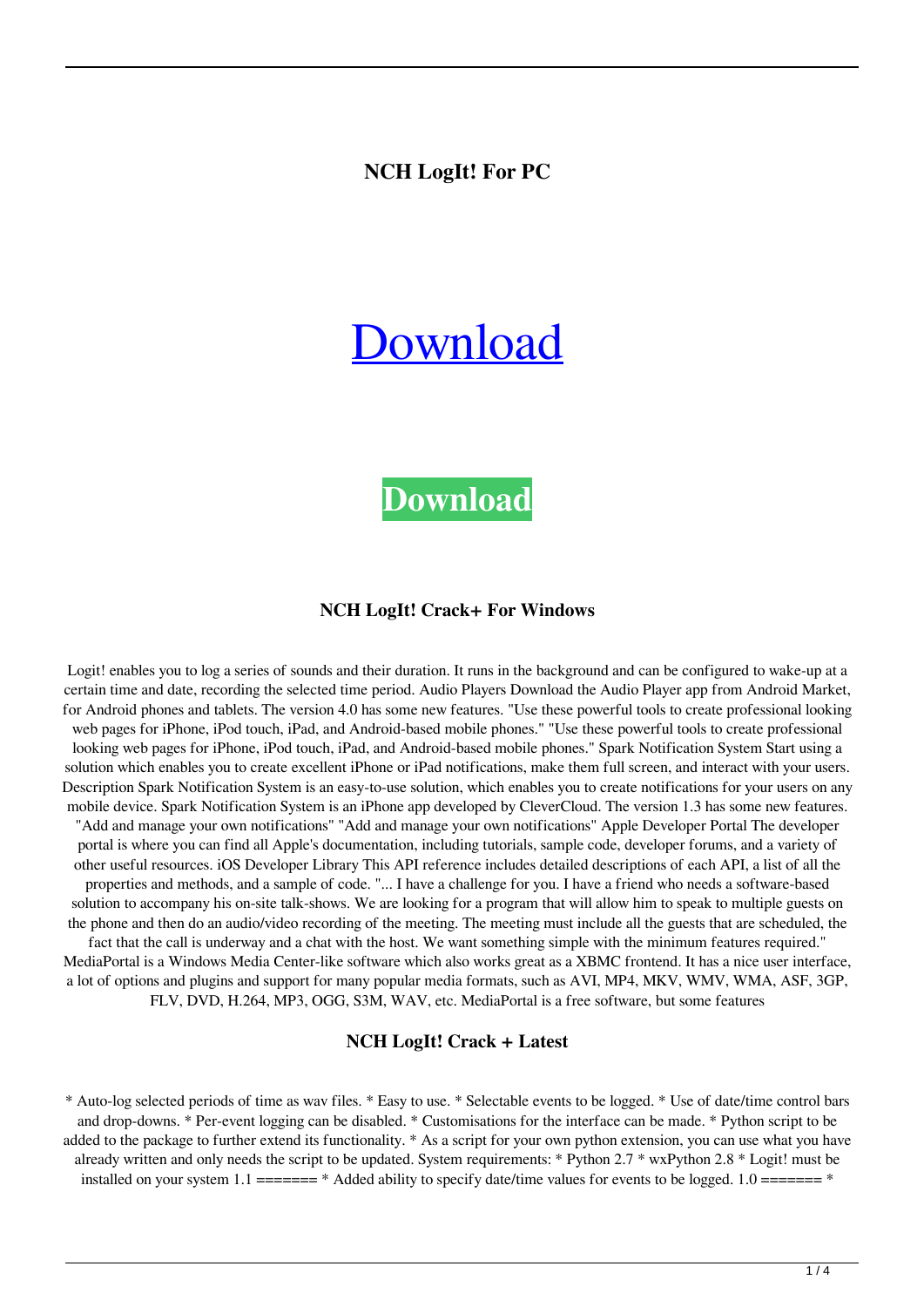Initial release. License ======= License for the code: GNU General Public License version 3 Distribution of the fluorophore diacetyl-propoxyl-[(2)H5] in rat brains: insights into the site of action of the fluorophore 9-aminoacridine. The uptake and distribution of the fluorescent marker diacetyl-propoxyl- $[(2)H(5)]$  in rat brain were examined in this study. The fluorophore was readily incorporated into many regions of the brain, suggesting that it can readily enter brain cells and subsequently form aggregates in the cytoplasm. In most regions, the incorporation of the fluorophore into the brain tissue was restricted to the regions in which the cells were most densely packed. These regions were, for the most part, the olfactory bulb and the regions surrounding the olfactory bulb and the hippocampus. There was also rapid formation of aggregates of the fluorophore in cell bodies of the neurons of the hypothalamus, the cerebellum and the retina. In a few brain regions, the incorporation of the fluorophore into the tissues was much greater than in the other regions, and the distribution of the fluorophore was not restricted to densely packed regions. These regions were, for the most part, the cortical regions, the spinal cord and the dorsal root ganglia. The incorporation of the fluorophore into the tissues was more rapid in the dorsal root ganglia than in the other regions. These observations suggest that the fluorophore was taken up by many regions of the brain via passive diffusion and then slowly converted into a fluorescent aggregate in the 77a5ca646e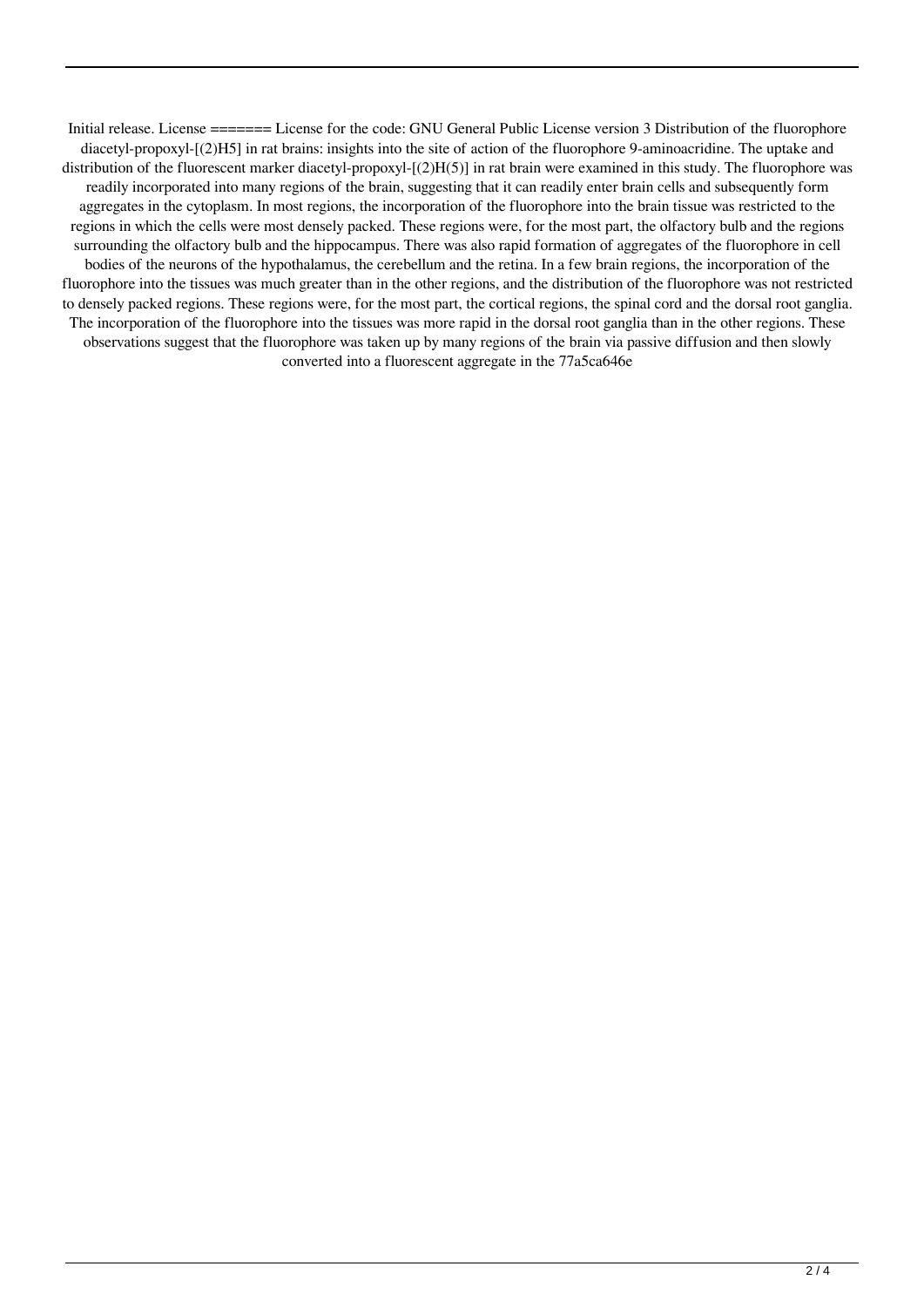# **NCH LogIt! Crack**

NCH LogIt! is a program to automatically record selected radio stations and shortwave radio broadcasts. NCH LogIt! can be used as a wireless hotkey application. NCH LogIt! features:- Radio stations can be selected from a list or saved as favourites-List of favourite stations is sorted alphabetically- Radio stations can be played in the background while you do something else-Recording settings are saved and used on startup- Command line options are available- Settings and/or commands can be set using a hotkey- Command line options can be set using a hotkey- Special variables can be set and used in commands and settings What's New in This Version:- Fixed bug where the last selected station would not be saved- Now, the selected station can be remembered across restarts- Other minor bug fixes and improvements Changelog:- 1.0.1 - Rewritten using the Log4Net framework. 1.0 - Initial release How to Install:- (Available as a free download)![](indmedgaz72190-0042){#sp1.478} ![](indmedgaz72190-0043){#sp2.479} ![](indmedgaz72190-0044){#sp3.480} ![](indmedgaz72190-0045){#sp4.481} ![](indmedgaz72190-0046){#sp5.482} Aortic Diameter Measured by Three-Dimensional Computed Tomography and Its Relationship to Left Ventricular Function and Prognosis in Ischemic Dilated Cardiomyopathy. Aortic diameter is known to be a prognostic factor in patients with ischemic heart disease. However, the impact of aortic diameter as a predictor of prognosis in patients with dilated cardiomyopathy has yet to be clarified. We studied the relationship between aortic diameter, left ventricular (LV) function and prognosis in patients with dilated cardiomyopathy. This study enrolled 29 patients with dilated cardiomyopathy (mean age,  $55 \pm 13$  years; 10 women). Left ventricular ejection fraction (LVEF) was calculated by the Simpson method. Aortic diameter was measured at five levels (carina to ascending aorta, root to carina, ascending aorta, ascending a

#### **What's New In?**

Logit! allows you to record any number of radio broadcasts from the internet using just a single Windows Media Player. Features: 1. log an unlimited number of radio broadcasts 2. recorded broadcasts can be saved to disk as wav files (up to 64 hours) 3. recordings can be imported into a Windows Media Player playlist 4. recoreded broadcasts can be set as favorite broadcasts or automatically saved to the list of favorite broadcasts 5. saved broadcasts can be browsed with the Windows Media Player playlist Note: The Logit! application is designed for Vista and later operating systems. The application uses Windows Media Player and the Windows Media Services to record and playback audio. Logit! does not require any specific player or plugin; it is independent of the player. Logit! requires Windows Media Services and is not compatible with previous Windows Media Player versions. All the necessary hardware is already built into Windows Media Player, but if you have it you can use it for playback. If you do not have the hardware, you can download the Windows Media Player service for free: The Windows Media Services module integrates the Windows Media Player with Media Center and allows it to record and playback multimedia files. Windows Media Services is in the SYSWOW64\MEDIA\_SERVICES directory. If you have installed a 32-bit version of Windows Media Player, the path is SYSWOW32\MEDIA\_SERVICES. The Windows Media Player Service uses the Windows Media Player group of services. If you run the service as Administrator, the service will run with the highest privileges, but the user account used to run the service needs Administrator privileges. Run the Windows Media Services service by clicking the Start Menu item, then search for Windows Media Services, right-clicking on the entry, and selecting Run as Administrator. The Windows Media Services module is in the SYSWOW64\MEDIA\_SERVICES directory. If you have installed a 32-bit version of Windows Media Player, the path is SYSWOW32\MEDIA\_SERVICES. Start the Windows Media Services module by double-clicking the Windows Media Services service in the Add/Remove Windows Components list. The wizard will start. You will be asked for your logon account credentials and your password. Windows Media Services will be configured to run with the highest privileges and will be configured to be started automatically at computer startup. In the event that you do not wish to enable this feature, you will need to go to the service properties by double-clicking on the Windows Media Services service in the Add/Remove Windows Components list. Select the Startup tab. In the Startup Type section, select Automatic. In the Start Type section, select Manually. In the Start Options section, check